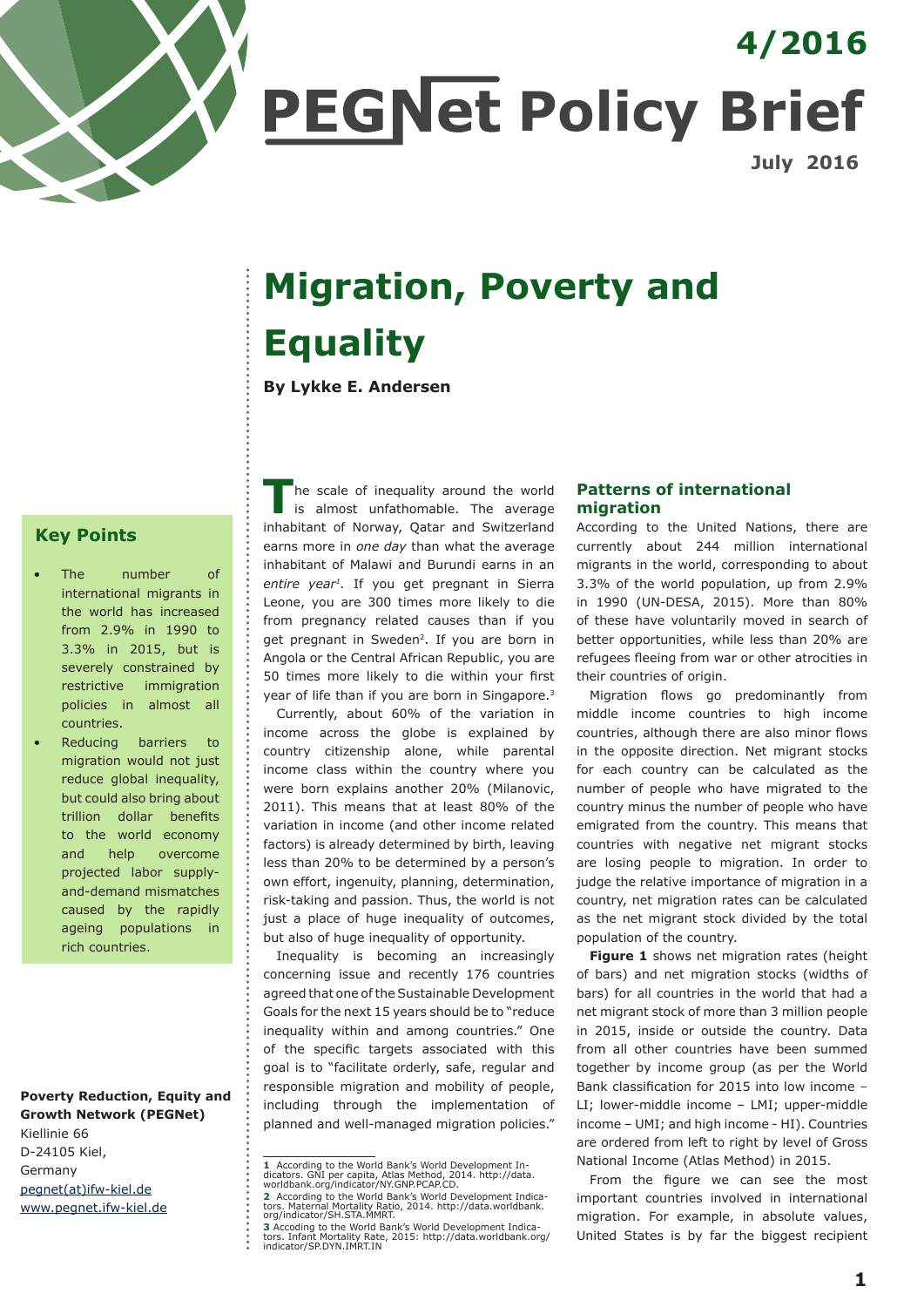<span id="page-1-0"></span>

#### **Figure 1**: Relative and absolute net migrant stocks in the World, 2015



#### **Source**: Author's elaboration based on data from UN-DESA (2015).

**Notes**: The width of each bar reflects the size of the net migrant stock outside the country (negative values) or inside the country (positive values). The sums by income group indicates the net migrant stock by income group, with negative values reflecting emigrant stocks and positive values immigrant stocks. The net migration stocks do not sum to zero, as there are about 10 million immigrants of unknown origin in the data base.

> of migrants in the world, with a net migrant stock of 44 million persons, corresponding to 14% of the total population in the United States. In relative terms, United Arab Emirates is the biggest migrant recipient, as 87% of the resident population are immigrants. The absolute number of net immigrants there is only 8 million people, though.

#### **Table 1: Emigrant and immigrant stocks, by country income group, 2015**

|                                      | <b>Millions of persons</b> |                   |              |                   | % of population  |                   |              |
|--------------------------------------|----------------------------|-------------------|--------------|-------------------|------------------|-------------------|--------------|
|                                      | <b>Emigrants</b>           | <b>Immigrants</b> | Net migrants | <b>Population</b> | <b>Emigrants</b> | <b>Immigrants</b> | Net migrants |
| Low income countries                 | 23                         | 9                 | $-13$        | 633               | 3,6%             | 1,5%              | $-2,1%$      |
| Lower-middle income countries        | 86                         | 27                | $-59$        | 2.926             | 3,0%             | 0.9%              | $-2,0%$      |
| <b>Upper-middle income countries</b> | 76                         | 47                | $-29$        | 2.550             | 3,0%             | 1,8%              | $-1,1%$      |
| <b>High income countries</b>         | 48                         | 160               | 112          | 1.207             | 4.0%             | 13.2%             | 9,3%         |

**Source**: Author's elaboration based on data from UN-DESA (2015).

The biggest individual sending countries are Mexico (11 million net migrants), India (10 million), and China (9 million), but only in Mexico do the emigrants constitute a substantial share compared to the local population (9%). Afghanistan is the only low income sending country with substantial outmigration in both absolute terms (-4 million net migrants) and relative terms (14% of the resident population).

In total, all low income countries together have contributed only 13 million net migrants to the global pool of migrants. The inhabitants from these countries are often too poor to be able to use the migration strategy. Lowermiddle income countries have contributed by far the biggest number of net migrants (59 million), while upper-middle income countries have contributed 29 million. All high-income countries together have received 112 million net migrants (see **Figure 1**).

The gross number of immigrants living in high income countries in 2015 was 160 million, but this number was partly off-set by the 48 million migrants that had left a high income country. Indeed, high income countries have the highest propensity to emigrate of any income group. Emigrants from high income countries constituted 4.0% of the total population in high income countries, while emigrants from lowermiddle income countries constituted only 3.0% of the total population in these countries (see **Table 1**). Richer populations are simply more mobile.

While it is not apparent from **Figure 1**, there are several high income countries that have very negative net migration stocks (e.g. Saint Kitts and Nevis -57%; Puerto Rico -43%; Antigua and Barbuda -41%; and Trinidad and Tobago -23%), but they are all tiny island states, so in absolute terms the migrant flows from these countries are trivial.

# **Virtuous and vicious circles of migration**

Many of the richest countries in the world have both a large number and a large share of immigrants within their borders (e.g. Australia, United States, Canada, Germany, United Arab Emirates, and United Kingdom). This is not just because immigrants are attracted by the high levels of income there, but also because immigrants contribute greatly to these economies. These countries (a group which also includes several small, very rich countries like Qatar, Macao, Luxembourg and Singapore) have managed to create virtuous circles in which both migrants and receiving countries benefit greatly from the arrangement. The main way they create these virtuous circles is simply by making it easy for immigrants to come and work there legally.

In contrast, countries that are systematically hemorrhaging human capital are likely to be in trouble. Migrants are often more dynamic, creative and resourceful than non-migrants, and they tend to be motors of innovation, growth and job creation (see **[box](#page-2-0)** for some extreme examples of productive migrants). If a country is systematically losing such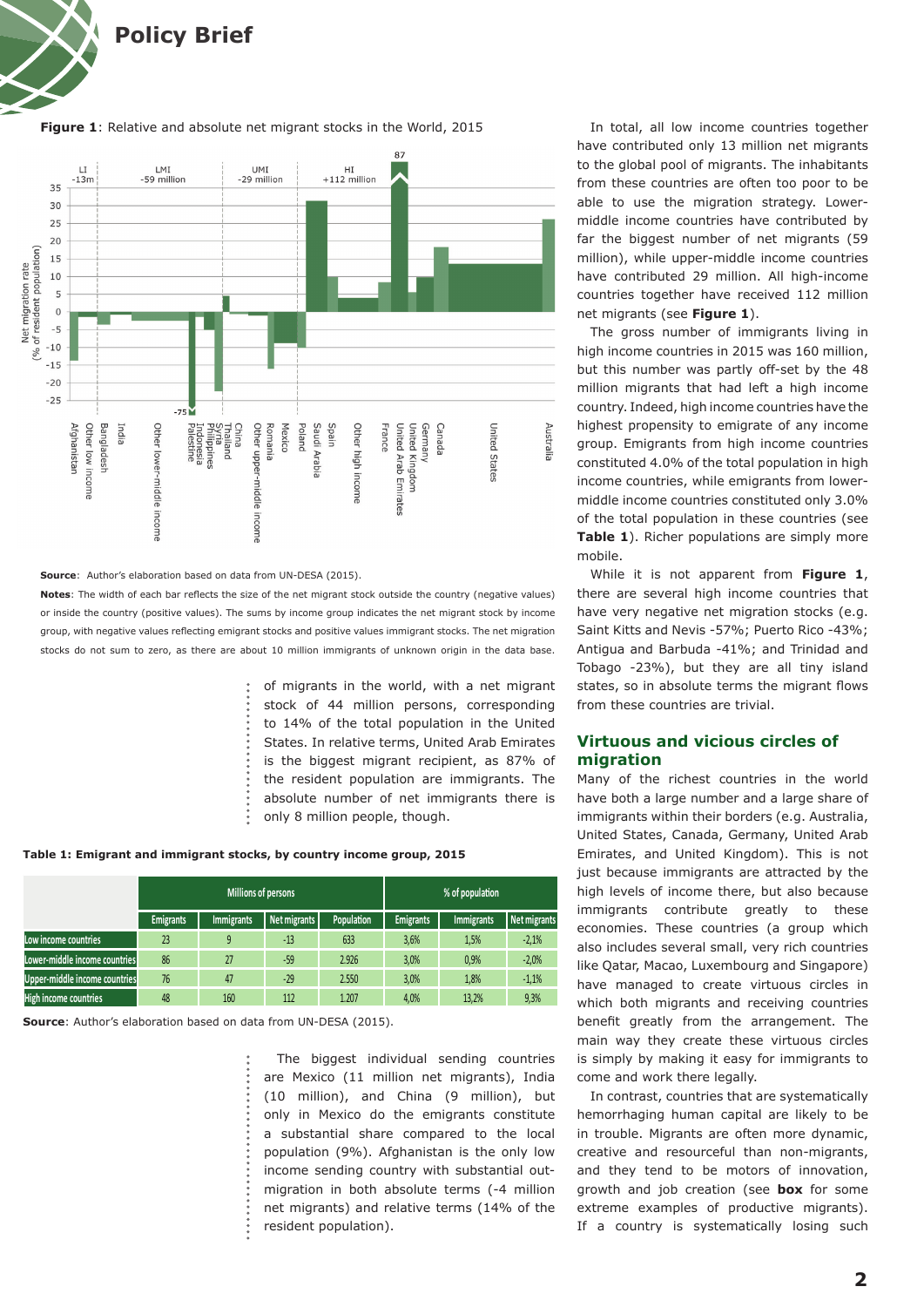**Policy Brief**



# <span id="page-2-0"></span>**Box 1: Examples of migrants who have vastly improved the world:**

- Russian born migrant Sergey Brin, by founding Google Inc., has arguably "saved more time for more people than anything else in the world."
- Scottish born Alexander Graham Bell first migrated to Canada and then to United States, where he invented the telephone to the benefit of almost every person on the planet.
- German born migrant Albert Einstein, one of the greatest scientists and intellects of all time, renounced his German citizenship at age 17 to avoid military service and became Swiss instead. In 1933, when Hitler became Chancellor of Germany, Einstein again renounced his German citizenship and became citizen of United States.
- Of the last 25 Nobel Peace Prize winners, more than half were migrants.

#### Source: Andersen (2007)

people due to emigration, their economic development can grind to a halt, making them highly dependent on foreign aid, remittances, or natural resource rents (Andersen, 2007).

However, some countries manage to use the labor export strategy to their benefit. This is particularly the case for countries where migrants are encouraged to maintain strong ties to their countries of origin. For example, migrants may receive help both to go abroad and to return home with savings, education, experience and ideas they would not otherwise have obtained. Even people who emigrate permanently will often send remittances back home, and sometimes they form diaspora groups that support their countries of origin through the transfer of political, economic and social ideas and initiatives. In any case, with the technological advances of recent decades, it has become much easier for migrants to maintain close ties and transfer "social remittances" back home.

# **Strong migration restrictions harm the world economy**

Even the biggest recipient of migrants in the world, the United States, puts strong restrictions on immigration. The size of these constraints is apparent in the annual U.S. Diversity Visa Lottery, which allocates permanent emigration slots mainly to developing countries. In fiscal year 2010, this lottery had 13.6 million applications for 50,000 visas, implying that less than 0.4% of the applicants obtained the American visa they desired (Clemens, 2011).

Clemens (2011) argues that the tightly binding restrictions on migration across national borders constitute the single biggest class of distortions in the global economy. He estimates that the global efficiency gains from freer migration would amount to a substantial part of world GDP, that is, tens of trillions of dollars per year. The main reason for these huge potential efficiency gains from migration is that labor productivity is more about where you are than about who you are. Even though there tends to be positive self-selection on unobservable characteristics among migrants, a series of studies using data from visa-lotteries show that self-selection explains less than half of the wage difference between migrants at their destination and similar non-migrants in their countries of origin.

# **Migration can help overcome labor market supply-anddemand mismatches**

While countries ought to ease immigration restrictions in order to help reduce global poverty and inequality, most studies suggest that it is also beneficial for their economies to do so (Pritchett, 2006). Furthermore, the benefits are likely to rise since global demographics are at an important turning point: The world's population is growing more slowly and ageing at an unprecedented rate. The working-age share of the global population peaked in 2012 and the global count of children has plateaued at 2 billion (World Bank Group, 2016).

Due to these demographic changes, most rich countries, and many upper-middle income countries, will face significant labor shortages within a decade or two, unless they start importing workers to fill the gaps. Strack et al. (2014) has calculated that Germany, for example, is going to lack 10 million workers by 2030, if it wants to maintain economic growth at the level of the last 20 years. Similarly, Brazil is going to lack 41 million workers and China 25 million. The same study estimated that if these labor shortages are not filled, it would cost about \$10 trillion in lost GDP annually.

Fortunately, other countries are still in the early phases of the demographic transition and still generate labor surpluses. Easing migration restrictions is one of the most obvious policies for addressing the labor market supply-anddemand mismatches (World Bank Group, 2016).

## **Is the world ready for more migrants?**

Despite the potentially huge benefits from freer migration, immigration tends to be very unpopular among voters and politicians in rich countries. While the economic case for freer migration is very clear, the political and social obstacles are daunting, and few policy makers are willing to take on such an unpopular agenda, with many pushing for even greater restrictions to immigration.

While there are both costs and benefits accruing from immigrants, as well as winners